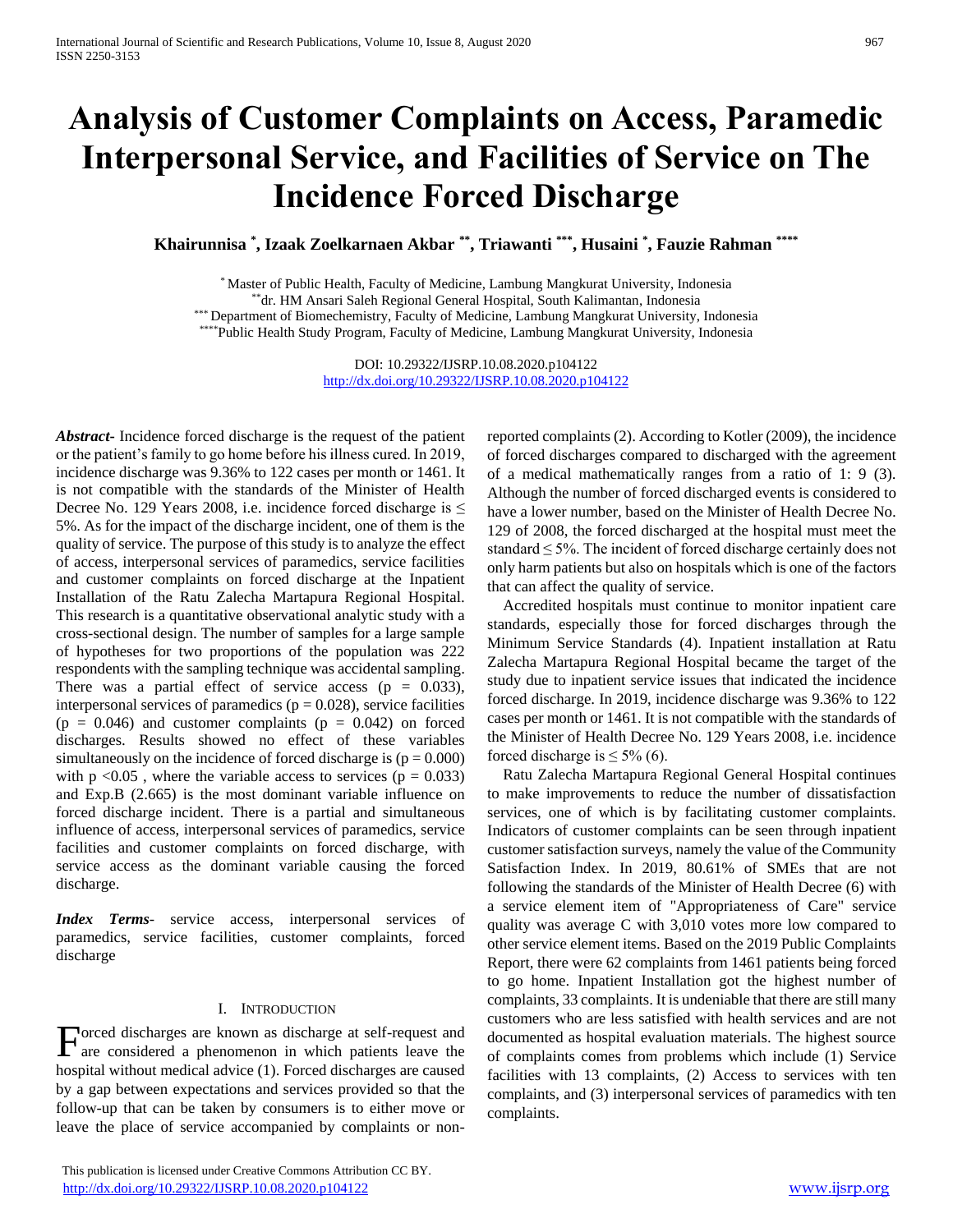# II. RESEARCH METHOD

This research approach uses quantitative observational analytic research. The design method uses a cross-sectional study design used to analyze customer complaints about access, interpersonal services of paramedics, and service facilities for forced discharge. Research using survey methods. The population in this study was the family of inpatients in the study period in the Inpatient Installation of the General Hospital of Ratu Zalecha Martapura in 2020. Determination of the sample size used the Lemeshow Formula, 1991 for the sample size of the hypothesis of two population proportions namely 222 respondents, and sample size added 10% to anticipate samples that drop out or have missing data. The sampling technique in this study uses accidental sampling. Data analysis used the chis-quare test as a bivariate analysis and multiple logistic regression tests as a multivariate analysis.

## III. FINDINGS

|  | Table 1. The Characteristic of Respondents |  |  |
|--|--------------------------------------------|--|--|
|--|--------------------------------------------|--|--|

| Variable                  | Category                      | Freq | $\frac{0}{0}$ |  |
|---------------------------|-------------------------------|------|---------------|--|
| Incidence<br>Forced       | Forced Discharge              | 44   | 19.8          |  |
| Discharge                 |                               |      |               |  |
|                           | Not a Forced Discharge        | 178  | 80.2          |  |
| <b>Service Access</b>     | <b>Hard to Access</b>         | 114  | 51.4          |  |
|                           | Easy to Access                | 108  | 48.6          |  |
| Paramedic                 | <b>Bad Service</b>            | 132  | 59.5          |  |
| Interpersonal             |                               |      |               |  |
| Services                  |                               |      |               |  |
|                           | Good Service                  | 90   | 40.5          |  |
| <b>Service Facilities</b> | Inadequate Facilities         | 117  | 52.7          |  |
|                           | <b>Adequate Facilities</b>    | 105  | 47.3          |  |
| Customer                  | Complaints                    | 116  | 52.3          |  |
| complaint                 |                               |      |               |  |
|                           | 1. Service Access             | 42   | 35.9          |  |
|                           | 2. Paramedic                  | 34   | 33.7          |  |
|                           | <b>Interpersonal Services</b> |      |               |  |
|                           | 3. Service Facilities         | 22   | 33.3          |  |
|                           | No Complaints                 | 106  | 47.7          |  |



| Variab                    | <b>Chronic Energy</b><br><b>Deficiency</b> |               |        | N             | $p-$<br>value | 95% CI |                           |
|---------------------------|--------------------------------------------|---------------|--------|---------------|---------------|--------|---------------------------|
| le                        | <b>SEZ</b>                                 |               | No SEZ |               |               |        |                           |
|                           | N                                          | $\frac{0}{0}$ | N      | $\frac{0}{0}$ |               |        |                           |
|                           | <b>Service Access</b>                      |               |        |               |               |        |                           |
| Hard to<br>Access         | 30                                         | 25.6          | 87     | 74.4          | 117           | 0.033  | 2.241 (1.114)<br>$-4.510$ |
| Easy to<br>Access         | 14                                         | 13.3          | 91     | 86.7          | 105           |        |                           |
| <b>Bad</b><br>service     | 27                                         | 26.7          | 74     | 73.3          | 101           | 0.028  | 2.232 (1.135)<br>$-4.389$ |
| Good<br>service           | 17                                         | 14.0          | 104    | 86.0          | 121           |        |                           |
| <b>Service Facilities</b> |                                            |               |        |               |               |        |                           |

Inadeq uate 19 28.8 47 71.2 66 0.046 2.118 (1.070 - 4.195) Adequa te 25 16.0 131 84.0 156 Customer complaint Yes 23 27.4 61 72.6 84 0.042 2.101  $(1.077 -$ No 21 15.2 117 84.8 138 (1.077-<br>4.096)

Based on Table 2, it can be seen that there are variables that have an influence on the incidence of forced discharges at the Inpatient Installation of the Ratu Zalecha Martapura Regional General Hospital, namely access to services (sig.  $= 0.033$ ) with 95% CI 2.241 (1.114 – 4.510), interpersonal services of paramedics (sig. = 0.028) with 95% CI 2.232 (1.135 - 4.389), service facilities (sig. = 0.046) with 95% CI 2.118 (1.070 - 4.195), and customer complaints (sig.  $= 0.042$ ) with 95% CI 2.101 (1.077 - 4.096).

#### Table 3. Multivariate Analysis

|             | Research variable            | Wald  | B        | Exp(B) | Sig.  |
|-------------|------------------------------|-------|----------|--------|-------|
| <b>Step</b> | Service Access               | 6.760 | 0.980    | 2.665  | 0.000 |
|             | <b>Interpersonal Service</b> | 6.831 | 0.952    | 2.590  |       |
|             | <b>Service Facilities</b>    | 5.382 | 0.863    | 2.369  |       |
|             | Customer complain            | 6.999 | 0.965    | 2.624  |       |
|             | Constant                     |       | $-4.348$ | 0.013  |       |

 $Y = -4,348 + 0,980X 1 + 0,952X 2 + 0,863X 3 + 0,965X 4 + \varepsilon$ 

Based on Table 3, it is known that the value of sig.  $\leq 0.05$ , it can be concluded that service access, interpersonal service of paramedics, service facilities and customer complaints simultaneously influence the incidence of forced discharge and of all the independent variables that most dominantly affect the incidence of forced discharge are service access variables (p-value  $= 0.033$ ) with a beta exponent value (Exp. B) of 2.665, meaning that access to services will be 2.665 times resulting in the occurrence of forced discharge.

## IV. DISCUSSION

Hard service to health access will certainly have an impact on customer expectations so that it will cause dissatisfaction with service (7). There are several indicators of service access that are the cause of service dissatisfaction, namely procedures, completion time, costs, products, facilities and infrastructure as well as service provider competencies (8). Access to health services "hard" and "forced discharge" rated by 30 respondents (25.6%), it is in line with the theory of Fornell and Westbrook (1984) (9). Access to health services "hard" and "no forced discharge" was assessed by 87 respondents (74.4%), which was due to other factors that made service recipients rethink their decision to leave the hospital without medical approval. Access to health service "easy" and "forced discharge" services was assessed as many as 14 respondents (13.3%), this was due to other factors

 This publication is licensed under Creative Commons Attribution CC BY. <http://dx.doi.org/10.29322/IJSRP.10.08.2020.p104122> [www.ijsrp.org](http://ijsrp.org/)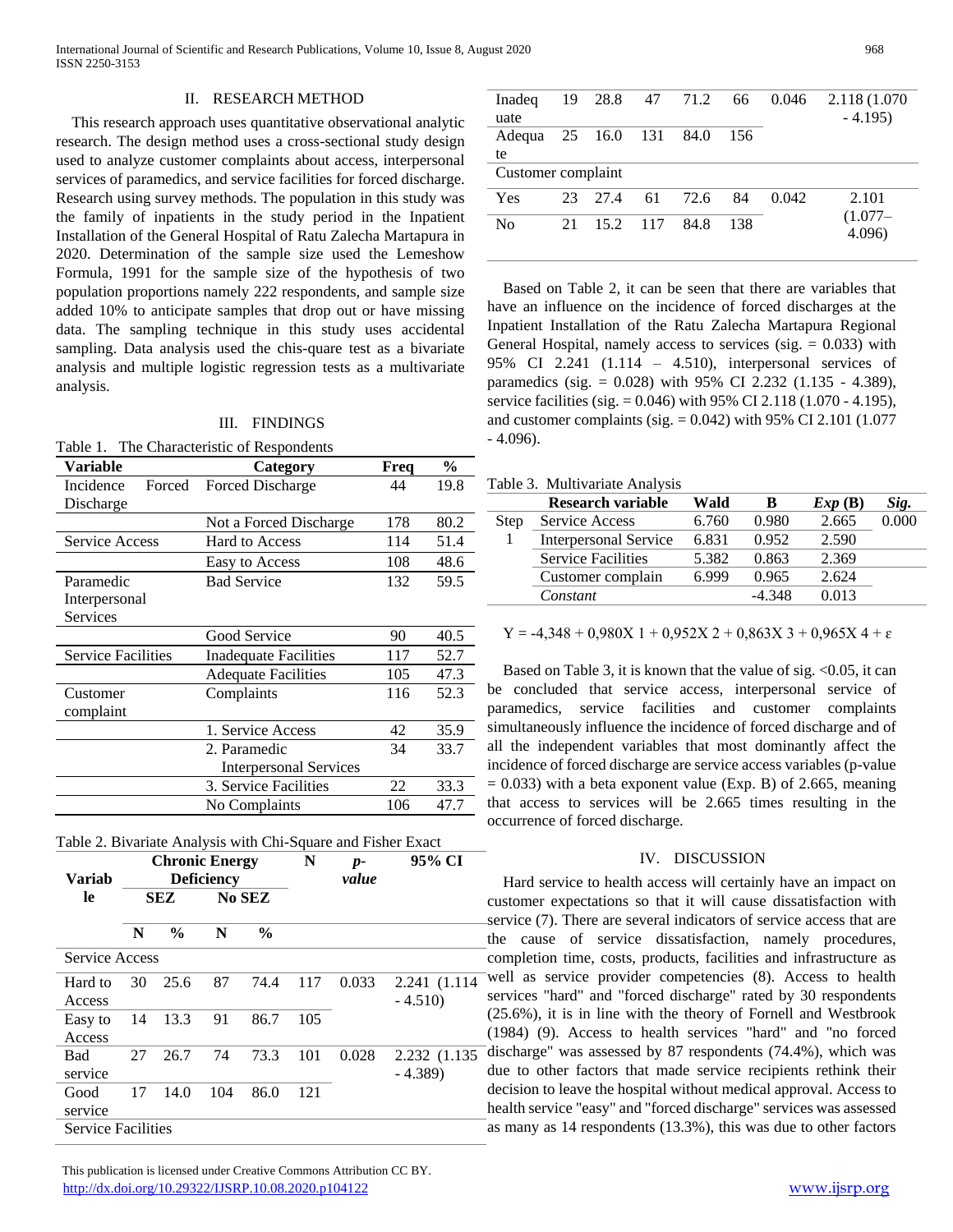that made it possible for the occurrence of forced disasters other than access to services, according to Nofiyanto, Utami and Koeswo (2014) such as equipment health, facilities of health, system management and employees, communication or delivery service, attitude/behavior, food service, facility inpatient room, access into the hospital, scheduling service time and time of visits , treatment or diagnosis, and service fees (10). While access to services "easy" and "no forced discharge" valued as much as 91 respondents (86.7%).

The interpersonal service of paramedics is an indicator of health services that can be a priority in determining patient dissatisfaction (7). Meanwhile, if this is not fulfilled, it will cause an indication of a forced discharge. The interpersonal services of paramedics "not good" and "forced discharge" were assessed by 27 respondents (26.7%), similar to the research conducted by Lubis and Simanjorang (2018) (11). Interpersonal care paramedics "not good" and "no forced discharge" in value by 74 respondents (73.3%). The probable reasons why respondents did not go home were because the patient or the patient's family still demanded the use of paramedical personnel interpersonal services better than before, the patient's condition did not allow for forced discharges and risk concerns if forced discharge and the patient's illness increased weight (10). The interpersonal services of paramedics "good" and "forced discharge" were assessed as many as 17 respondents (14%), this was due to other factors that made the occurrence of forced disasters occur apart from interpersonal services of paramedics, according to Sulistyawati (2016), there are several indicators of interpersonal services of paramedics who are the cause of service dissatisfaction, namely medical services, nonmedical services, attitudes, information delivery, visit rates, and so on (7). While interpersonal care paramedics "good" and "no forced discharge" valued as much as 104 respondents (86.0%).

Inadequate service facilities indicate the level of health care and facilities obtained and cannot be enjoyed by patients/families in the hospital. So this is a determinant of service dissatisfaction (6). Service facilities are rated as "inadequate" and "forced discharge" is valued by 19 respondents (28.8%), similar to the research conducted by Lubis and Simanjorang (2018) (11). Service facilities rated as "inadequate" and "no forced discharge " were rated by 74 respondents (73.3%). This refutes the theory of Mohseni et al. (2015) explained that the main reason relating to the occurrence of forced discharges was due to relationships within the hospital (such as inadequate equipment and environmental facilities) (12). Service facilities are rated as "adequate" and " forced discharge" are valued by 25 respondents (16.0%), this is due to other factors that make it possible for the occurrence of forced disasters other than service facilities, according to Azar, et al. (2017) variables outside the research that empirically underlie the occurrence of forced discharges, include the atmosphere of the patient's environment, physical facilities, attractive infrastructure, having the latest medical equipment, and cleanliness (13). Whereas, service facilities were rated as "adequate" and "no forced discharge" valued by 131 respondents  $(84.0\%)$ .

Customer complaints will certainly have an impact on the decision to make a forced discharge from the hospital (13), with

complaints such as access to services, interpersonal services of paramedics and service facilities (15). Customer complaints are rated "complaint" and "forced discharge" are assessed by 23 respondents (27.4%), similar to research conducted by Lubis and Simanjorang (2018) (11). Customer complaints are rated "complaint" and "no forced discharge" in value by 61 respondents (72.6%). According to Marlina (2017), there is a feeling of dissatisfaction and did not leave the hospital because the customer provides the opportunity for service providers to return customer satisfaction (13). Customer complaints are rated "no complaints" and "forced discharge" are valued by 21 respondents (152%), this is due to other factors that make possible the occurrence of forced disasters other than customer complaints, according to Fornell and Westbrook's theory (1984), concerning catering, environmental, professional and technical care, service personalization and accessibility (9)whereas customer complaints were assessed as "no complaints" and "non forced discharges" valued by 117 respondents (84.8%).

Service access, interpersonal services of paramedics, service facilities and customer complaints affect the incidence of forced return. This is consistent with the explanation by Fornell and Westbrook's theory (1984: 68) (9). Therefore patient dissatisfaction due to complaints due to mismatches to customer expectations and the reality both in terms of service access, interpersonal services of paramedics and forced discharged should be eliminated to avoid any forced disasters that will negatively impact health care agencies

# V. CONCLUSION

- 1. Access to services affects the incidence of forced discharges in the inpatient installation at Ratu Zalecha General Hospital Martapura ( $p = 0.033$ ).
- 2. The interpersonal services of paramedics affected the incidence of forced discharges at the inpatient installation at the Ratu Zalecha General Hospital Martapura ( $p = 0.028$ )
- 3. Service facilities affect the incidence of forced discharges at the inpatient installation at the Ratu Zalecha General Hospital Martapura ( $p = 0.046$ ).
- 4. Customer complaints affect the incidence of forced discharge at the inpatient installation at the Ratu Zalecha General Hospital Martapura ( $p = 0.042$ ).
- 5. Access to services, interpersonal services of paramedics, service facilities and customer complaints also significantly affected the simultaneous incidence of forced discharge ( $p =$ 0.000)
- 6. The independent variables that most dominant influenced the incidence of forced discharge were access to services ( $p =$ 0.033) and (Exp. B = 2.665).

# **REFERENCES**

1. Lekas, HM, Alfandre, D., Gordon, P., Hrwood, K., & Yin, MT (2016). The Role of Patient-Provider Interactions: Using an Accounts Framework to